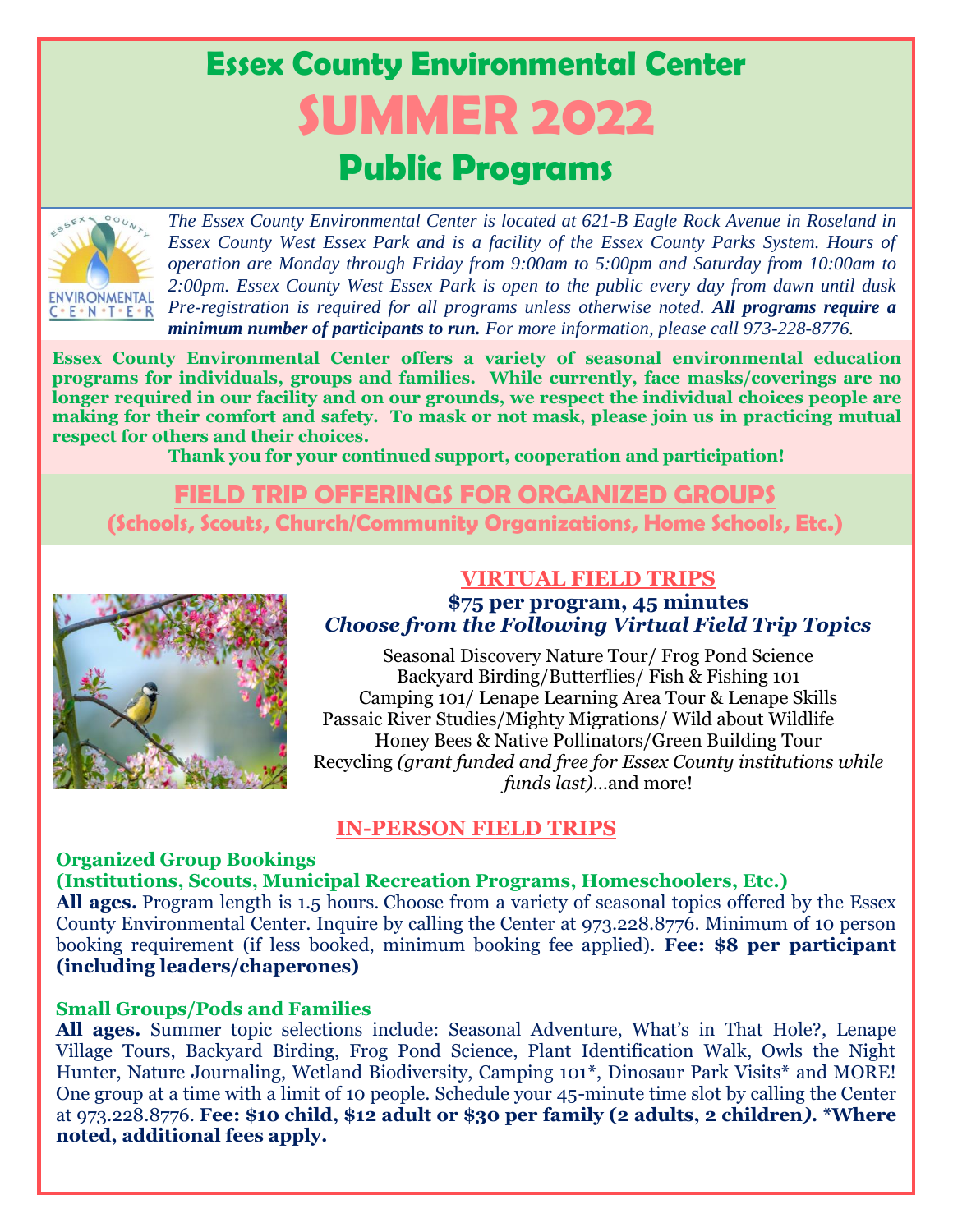# **CLUBS FOR CHILDREN**

#### **YOUTH GARDEN CLUB Tuesdays, June through September 4pm to 5pm Dates: June 7, 21; July 12, 19; August 2; Sept. 6, 20**

**For ages 5 and up.** Together we'll grow food in our garden plot and learn about everything from soil to seeds along the way. Participants will get hands-on experience with planting, harvesting and cooking. Session themes include: soil and composting, seed planting and labeling, thinning, weeding and watering, selective harvest, garden pests, healthy eating and more! This is a drop-off and pick-up class (children only). Advanced registration required; call 973.228.8776. **Fee: \$10/child/session** 



**ESSEX COUNTY 4-H YOUTH DEVELOPMENT PROGRAM** To explore programming for all ages, visit [http://essex.njaes.rutgers.edu/4h!](https://na01.safelinks.protection.outlook.com/?url=http%3A%2F%2Fessex.njaes.rutgers.edu%2F4h&data=02%7C01%7Cessex4h%40njaes.rutgers.edu%7C212fbaeb2d6845bbc4d508d5416f6183%7Cb92d2b234d35447093ff69aca6632ffe%7C1%7C0%7C636486869015379731&sdata=%2FOcyM%2FOOGDF%2FLRSyTC5LR1kScWRuBMHmN90%2FSeSScCA%3D&reserved=0)

## **4-H YOUNG GARDENERS CLUB**

**Saturdays—June 4, 18, 25; July 16, 23, 30; August 6, 20, 27 10am to 11am For children in grades K to 12.** Have you ever wondered how vegetables and flowers grow? From where spaghetti sauce comes? How to find a rainbow in a garden? The 4-H Young Gardener's Club can provide find the answers to these questions and more. Learning and fun happen all the time here. Meet in Garibaldi Hall. Advanced registration required; please call 973.353.1337.

## **ESSEX COUNTY GARDENERS' SHOWCASE**

Rutgers Extension of Essex County 4-H program invites all Essex County youth and adults to participate in the upcoming county Gardeners' Contest! Entries will be accepted at Garibaldi Hall at the Essex County Environment Center, 621A Eagle Rock Avenue, Roseland, on Friday, September 23rd from 3:30-5pm or Saturday, September 24th from 9-am. Items will be judged and awarded the afternoon of September 24th at the Essex County Environmental Center's Annual Fall Family Festival. For more information, visit [https://essex.njaes.rutgers.edu/4h/youth/fairs/.](https://essex.njaes.rutgers.edu/4h/youth/fairs/)

# **MONTHLY PROGRAMS FOR ADULTS**

# **NEW JERSEY WOODTURNERS**

**Monthly on the 4<sup>th</sup> Monday 7pm to 9:30pm** 



**For all ages.** Learn to turn with the NJ Woodturners. Discover the wonders of creating art from found pieces of wood. Topics vary by the month. For details, please email Bob Amarant at [bobamarant@gmail.com](mailto:bobamarant@gmail.com) and, to learn more about the organization, visit [https://www.njwoodturners.com.](https://www.njwoodturners.com/) Meet in Garibaldi Hall on the fourth Monday of every month. **Fee: \$10 per child, \$12 per adult; free for NJWA members**

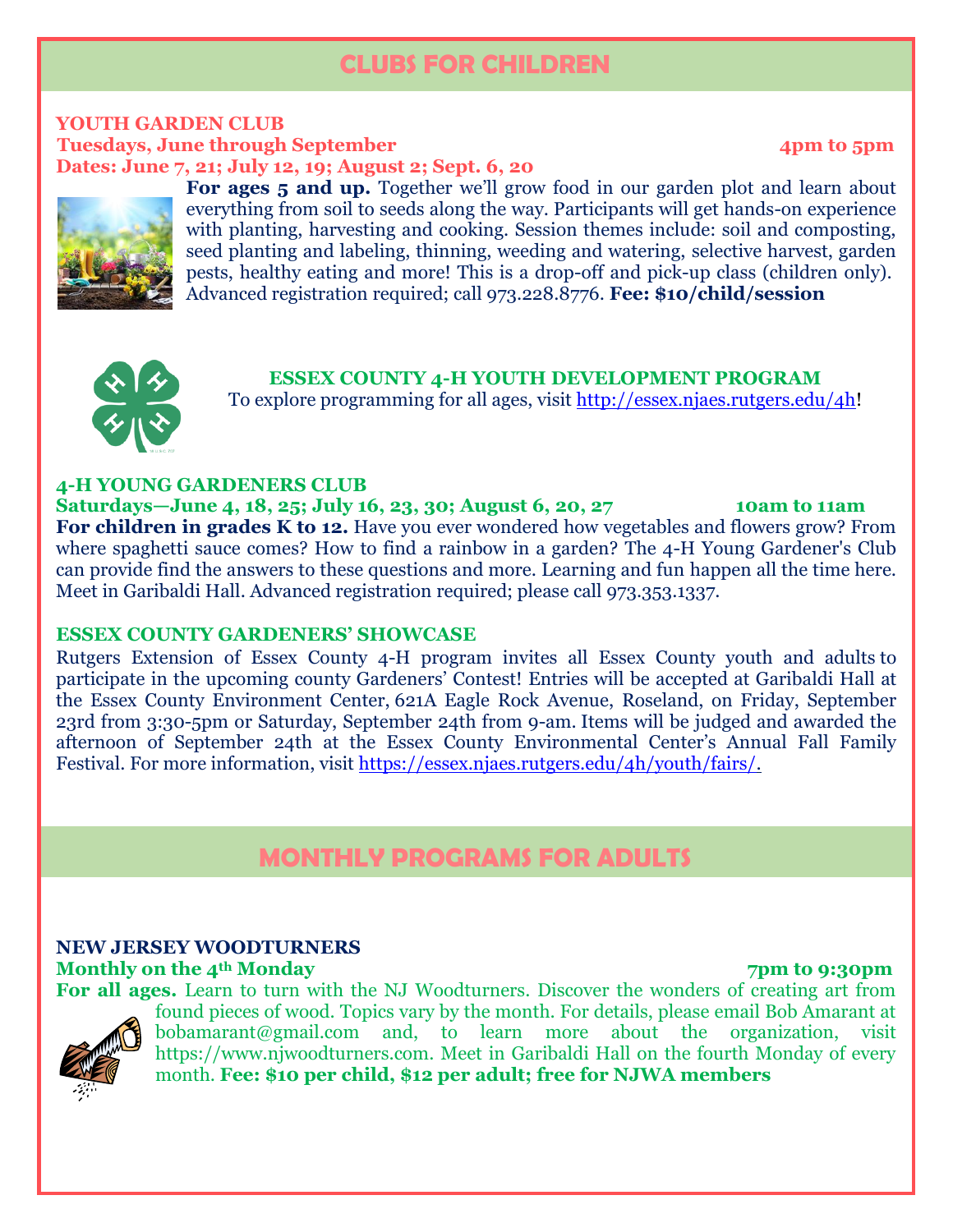# **MONTHLY PROGRAMS FOR ADULTS**

## **ESSEX COUNTY BEEKEEPERS SOCIETY**

## **Monthly on the 2<sup>nd</sup> Tuesday 7pm to 9 pm**

**For adults and children ages 12 and up.** The Essex County Beekeepers Society (ECBS), a chapter of the NJ Beekeepers Association, is dedicated to teaching new beekeepers how to manage their bees and helping experienced beekeepers to do it better. If you think you might be interested in keeping honeybees and would like to explore what's involved, you're welcome to join. ECBS meets at Garibaldi Hall from 7pm to 9pm on the second Tuesday of every



month unless otherwise noted. For more details on monthly programs, visit [www.njbeekeepers.org](https://gcc02.safelinks.protection.outlook.com/?url=http%3A%2F%2Fwww.njbeekeepers.org%2F&data=04%7C01%7Ctcasella%40parks.essexcountynj.org%7C66493dd0ec2d407287c408d98f21aa29%7Cd22d13114d06440099c6c0b945a3b348%7C0%7C1%7C637698197031194446%7CUnknown%7CTWFpbGZsb3d8eyJWIjoiMC4wLjAwMDAiLCJQIjoiV2luMzIiLCJBTiI6Ik1haWwiLCJXVCI6Mn0%3D%7C0&sdata=5%2ByGLKmfa2f2VAne5l%2FRTTNptpPCP9sIy7LEKX5%2FEZc%3D&reserved=0) and [www.ecbs.squarespace.com.](http://www.ecbs.squarespace.com/) **Fee: \$10 per child, \$12 per adult, free for ECBS and NJBA members**

# **JUNE 2022 SEASONAL PROGRAMS**



#### **SATURDAY MORNING OUTDOOR YOGA Saturdays—June 11, 18 & 25 10am to 11am**

# **Ages 16 and older. All levels welcome.** Experience the joy of practicing yoga in the great outdoors on Essex County Environmental Center's deck. In this class, you will be guided through a sequence of movements designed to stretch and strengthen the body. Yoga postures will be linked to the breath in a continual flow, with attention paid

to physical alignment. Dress comfortably and please bring your own mat. During inclement weather, class will be moved indoors. Advance registration, pre-payment and a minimum number of participants are required; call 973.228.8776. No refunds for missed classes; class CREDIT ONLY issued on a case-by-case basis. **Fee: \$15 class, \$10 for those 65 and older**

Yoga instructor Julia Lawlor received her RYT-250 yoga teaching certificate at Jaipure Yoga in Montclair in 2019. She has also had training in yoga for mental health, trauma and addiction, and has taught classes for women with breast cancer at Englewood Hospital and women in recovery at a drug rehab center in Newark. She is eager to share with others the benefits that she's enjoyed in the regular practice of yoga.



# **EVENING CANOE PADDLE ON THE PASSAIC**

# **Monday, June 6 6pm to 8pm**

**For adults and children ages 10 and older.** Take a leisurely paddle on the Passaic River! Paddlers will enjoy scenery and peacefulness as they paddle up the river and float downstream. Geared for beginners and children 10 and up accompanied by a parent or guardian. Meet in the Garibaldi Hall parking lot. Advanced registration

and minimum number of participants are required; call 973.228.8776. **Fee: \$20 per person**

# **COMMUNITY COMPOST BIN AND RAIN BARREL SALE**

**Pick-up on Sunday, June 12 10am to 2pm**

Backyard Composting is an excellent way to reduce trash going to landfills and allows you to make your own compost! Rain Barrels reduce water costs, keeps our water clean and provides a natural source of water for plants and gardens all while reducing the number of pollutants that enter our storm drains. Orders



must be placed by June 10th. Pick-up at Garibaldi Hall. For more information and for purchasing options, please visit [https://essex.compostersale.com/.](https://essex.compostersale.com/)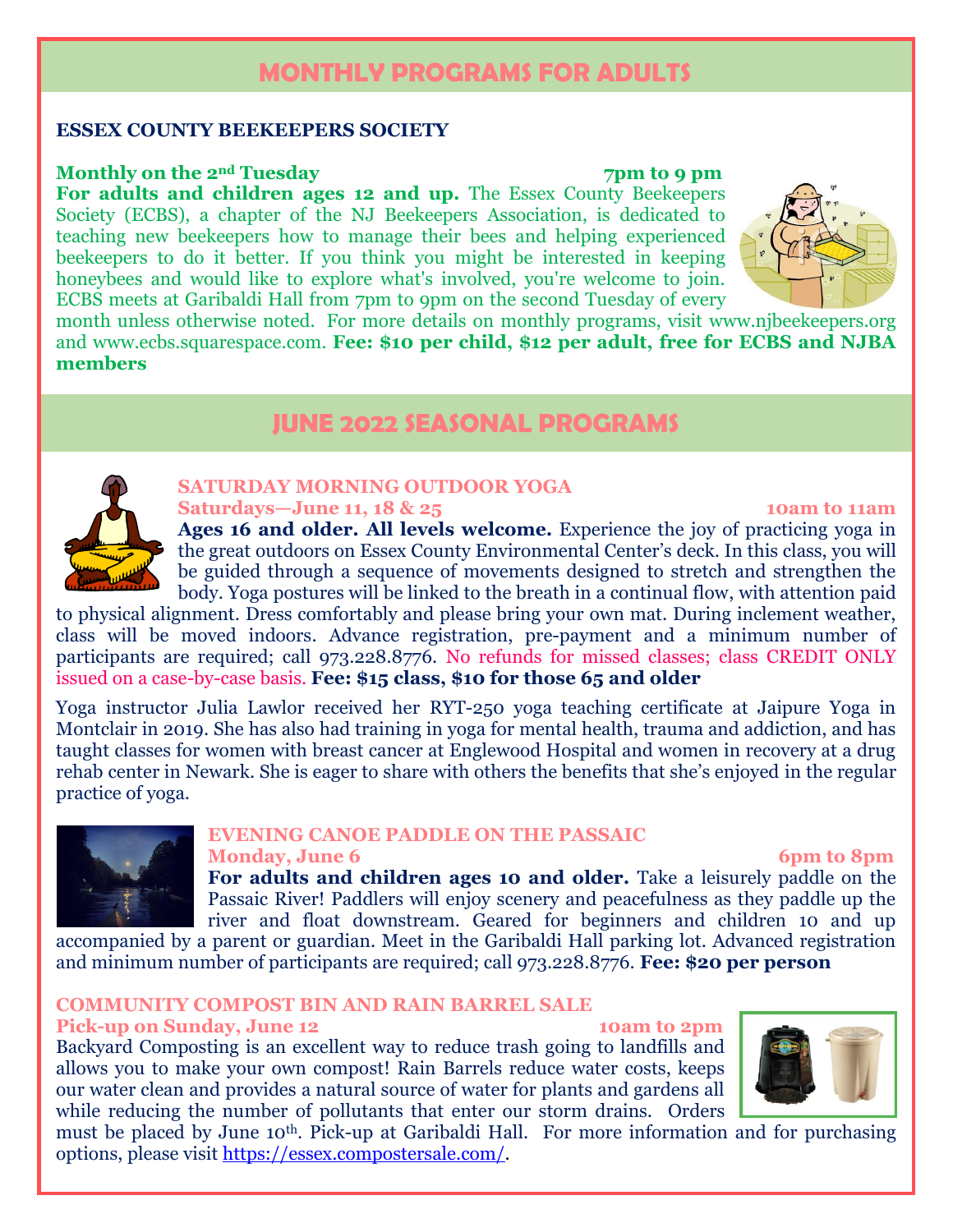# **JUNE 2022 SEASONAL PROGRAMS**

### **FROG POND ADVENTURE OUTDOOR CLASS Tuesday, June 14** 6pm to 7:30pm

**For families**. This rrribbettting program will take an up-close look at our pond ecosystem. Search and identify the life found in the pond through magnifying glasses, microscopes and field guides. Advanced registration and minimum number of participants are required; call 973.228.8776. **Fee: \$30 per family (up to two adults and two children) or \$10 per child, \$12 per adult**

## **DINOSAUR DISCOVERY FAMILY FIELD TRIP Wednesday, June 22 5:30pm to 7:30pm**

**For families with young children ages 4 and up.** Meet at the end of Locust Avenue in Roseland and hike 1-mile total to explore this National Historic Landmark that is home to three-toed Grallator dinosaur tracks from the late Triassic age. Using clay, we'll make and take an impression of an existing track and leave the site undisturbed for future paleontological study. Advanced registration and minimum number of participants are required; call 973.228.8776. **Fee: \$12 per child, \$15 per adult**

### **WILD ABOUT WILDLIFE Monday, June 27** 6pm to 7pm

**For children ages 6-12.** Test your wildlife wisdom in a hands-on exploration as you play games of inquiry to examine a variety of skulls, tracks, furs, feathers and scat! Compare and contrast form and function and discuss with a naturalist. All participants make and take a clay animal track. Advanced registration and minimum number of participants are required; call

973.228.8776. **Fee: \$30 per family (up to two adults and two children) or \$10 per child, \$12 per adult**

# **JULY 2022 SEASONAL PROGRAMS**

# **SATURDAY MORNING OUTDOOR YOGA**

# **Saturdays—July 9, 16, 23 & 30 10am to 11am**



**Age 16 and older. All levels welcome.** Experience the joy of practicing yoga in the great outdoors on Essex County Environmental Center's deck. In this class, you will be guided through a sequence of movements designed to stretch and strengthen the body. Yoga postures will be linked to the breath in a continual flow, with attention paid to physical alignment. Dress comfortably and please bring your own mat. During inclement weather, class will be moved indoors. Advance registration, pre-payment and a

minimum number of participants are required; call 973.228.8776. No refunds for missed classes; class CREDIT ONLY issued on a case-by-case basis. **Fee: \$15 class, \$10 for those 65 and older**

Yoga instructor Julia Lawlor received her RYT-250 yoga teaching certificate at Jaipure Yoga in Montclair in 2019. She has also had training in yoga for mental health, trauma and addiction, and has taught classes for women with breast cancer at Englewood Hospital and women in recovery at a drug rehab center in Newark. She is eager to share with others the benefits that she's enjoyed in the regular practice of yoga.



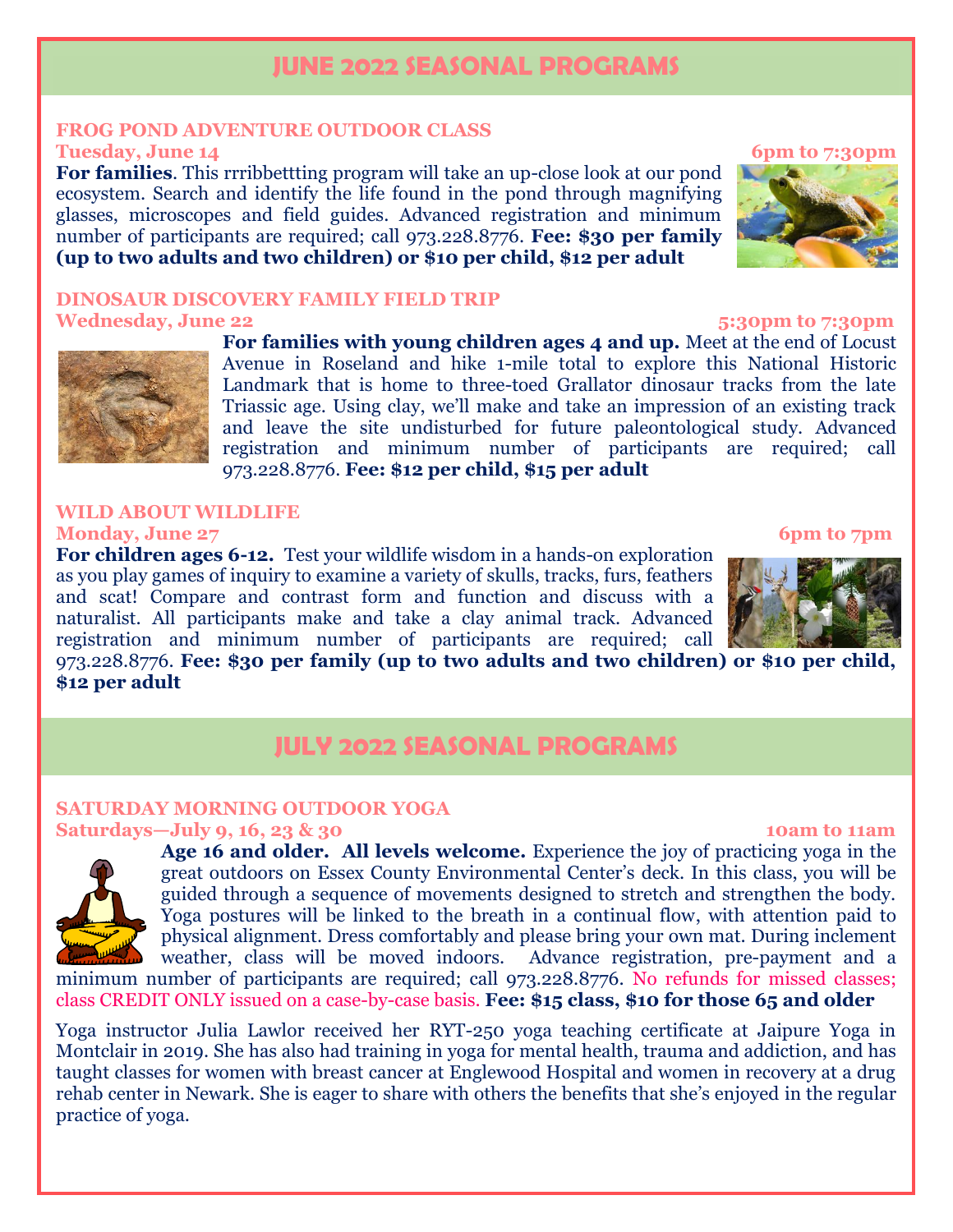# **JULY 2022 SEASONAL PROGRAMS**

# **EVENING CANOE PADDLE ON THE PASSAIC**

**For adults and children ages 10 and older.** Take a leisurely paddle on the Passaic River! Paddlers will enjoy scenery and peacefulness as they paddle up the river and float downstream. Geared for beginners and children 10 and up accompanied by a parent or guardian. Meet in the Garibaldi Hall parking lot. Advanced registration and minimum number of participants are required; call 973.228.8776. **Fee: \$20 per person**

# **BIKE RIGHT – LEARN TO RIDE**

**Thursday, July 14** 10:30am to 12:30pm

For children ages 5 and older. Make learning to ride a bike easier for your child with TransOptions' Bike Right Learn to Ride class. Bike Right Learn to Ride will teach children the safe, easy and effective way to learn to ride. Using this "balance first" method, parents help get their children rolling while the child does most of the work. Participants learn the basics of balancing, starting, stopping, and steering a bike, as well as proper helmet fit and adjustment. Please bring a helmet and a bike (without training wheels) in good working order. In the event of rain, this program will not be rescheduled. Meet in Garibaldi Hall. Advanced registration and minimum number of participants are required; call 973.228.8776. **Fee: \$10 per child**

### **BUTTERFLY TENT SAFARI**

## **Saturday, July 16 to Saturday, July 30, 2022 Tent Hours ~ Monday through Friday from 12pm to 3pm & Saturdays, July 16, 23 & 30 from 10:30am to 1:30pm**

**For all ages.** Featuring live butterflies and butterfly-themed programming for all ages. Must book a time slot by calling the Center at 973.228.8776. Walk-ins will not

be accommodated. Tent and programming to take place at Garibaldi Hall side of Environmental Center grounds. *Fees collected go to the Essex County Parks Foundation and directly back to Environmental Center programming.* **Fee: \$8 per person (includes a take-away item per paid participant)**

# **EVENING CANOE PADDLE ON THE PASSAIC**

## Wednesday, July 20 6:30pm to 8:30pm



**For adults and children ages 10 and older.** Take a leisurely paddle on the Passaic River! Paddlers will enjoy scenery and peacefulness as they paddle up the river and float downstream. Geared for beginners and children ages 10 and up accompanied by a parent or guardian. Meet in the Garibaldi Hall parking lot. Advanced registration and minimum number of participants are required; call 973.228.8776. **Fee: \$20 per person**

# **THE VERY HUNGRY MONARCH CATERPILLAR**

Ages 3 to 5. Come dressed for a butterfly story walk around the trails to learn about a day in the life of the monarch. Meet at Garibaldi Hall. Advance registration and minimum number of participants are required; call 973.228.8776. **Fee: \$30 per family (up to two adults and two children) or \$10 per child; \$12 per adult**

# **Wednesday, July 6 6:30pm to 8:30pm**







#### **Saturday, July 16** 10:30am to 11:30am

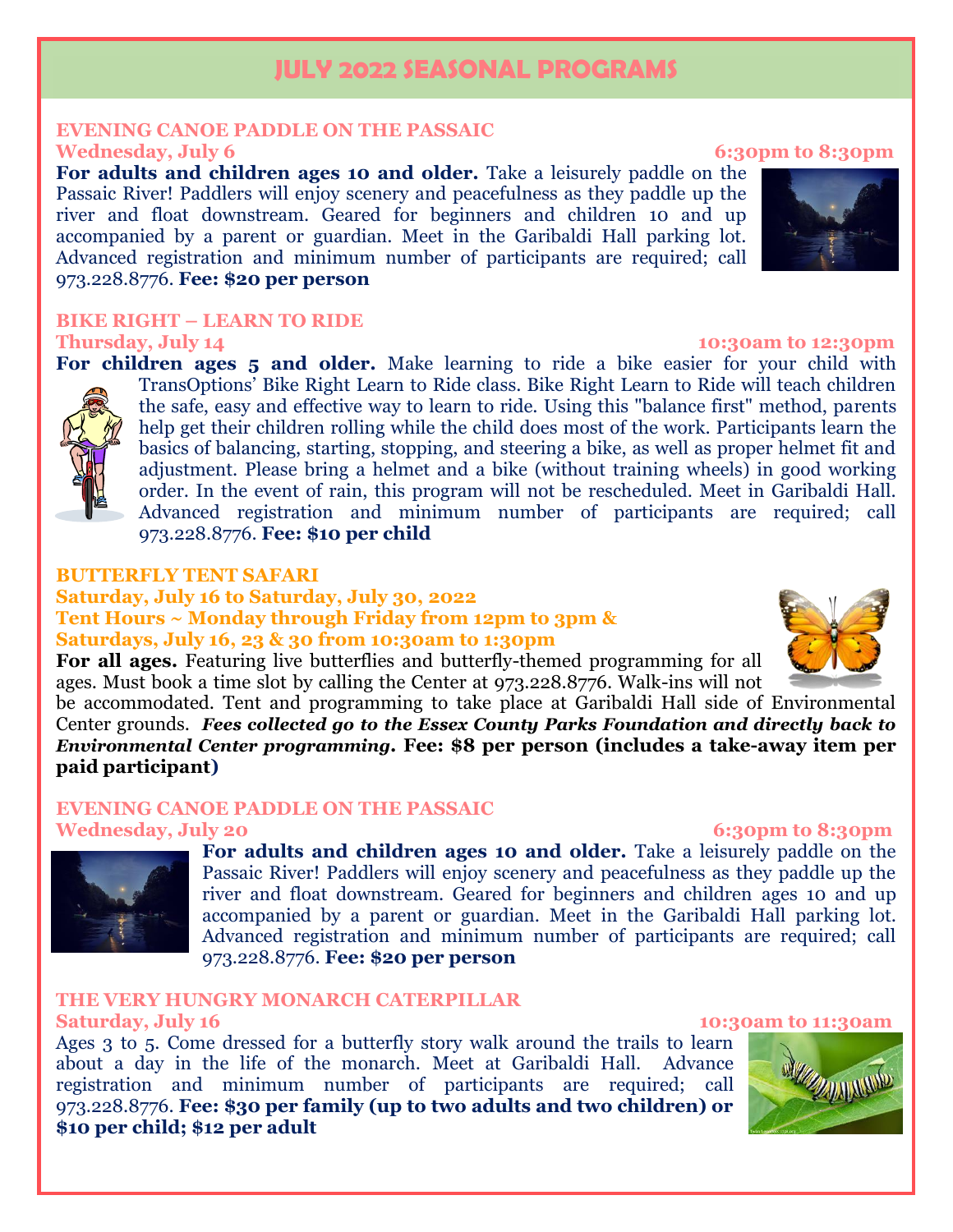# **JULY 2022 SEASONAL PROGRAMS**

## **BUZZ INTO ACTION with INSECT EDUCATION**



**Saturday, July 23** 10:30am to 11:30am **Ages 5 and up.** Love insects? Join us for a family-fun and hands-on presentation all about bugs n' butterflies. Meet at Garibaldi Hall. Advance registration and minimum number of participants are required; call 973.228.8776. **Fee: \$30 per family (up to two adults and two children) or \$10 per child; \$12 per adult**

#### **FERFLY GARDENING WORKSHOP Saturday, July 30 10:30am to 11:30am**

**Adults and children ages 8 and older.** Learn about butterfly gardening in this hands-on workshop. We'll learn about native host and nectar plants and how they support our New Jersey butterflies. Meet at Garibaldi Hall. Advance registration and minimum number of participants are required; call 973.228.8776. **Fee: \$30 per family (up to two adults and two children) or \$10 per child; \$12 per adult**

## **FROG POND ADVENTURE Monday, July 25 6pm to 7:30pm**



**For families.** This rrribbettting program will take an up-close look at our pond ecosystem. Search out and identify the life found in the pond through magnifying glasses, microscopes and field guides. Advanced registration and minimum number of participants are required; call 973.228.8776. **Fee: \$30 per family (up to two adults and two children) or \$10 per child, \$12 per adult**

# **AUGUST 2022 SEASONAL PROGRAMS**

### **EVENING CANOE PADDLE ON THE PASSAIC Tuesday, August 2** 6:30pm to 8:30pm



**For adults and children ages 10 and older.** Take a leisurely paddle on the Passaic River! Paddlers will enjoy scenery and peacefulness as they paddle up the river and float downstream. Geared for beginners and children 10 and up accompanied by a parent or guardian. Meet in the Garibaldi Hall parking lot. Advanced registration and minimum number of participants are required; call 973.228.8776. **Fee: \$20 per person**

### **PLASTER WILDLIFE TRACKING Saturday, August 6 12pm to 1:30pm**

For families with young children ages 6 and up. Predict what tracks you might find in our

wooded wetland habitat and go search the forest and river edge. We'll discover hoofed, clawed and webbed animal feet and see how wildlife is especially adapted to the terrain. All participants make and take a plaster animal track. Advanced registration and minimum number of participants are required; call 973.228.8776. **Fee: \$30 per family (up to two adults and two children) or \$10 per child, \$12 per adult**

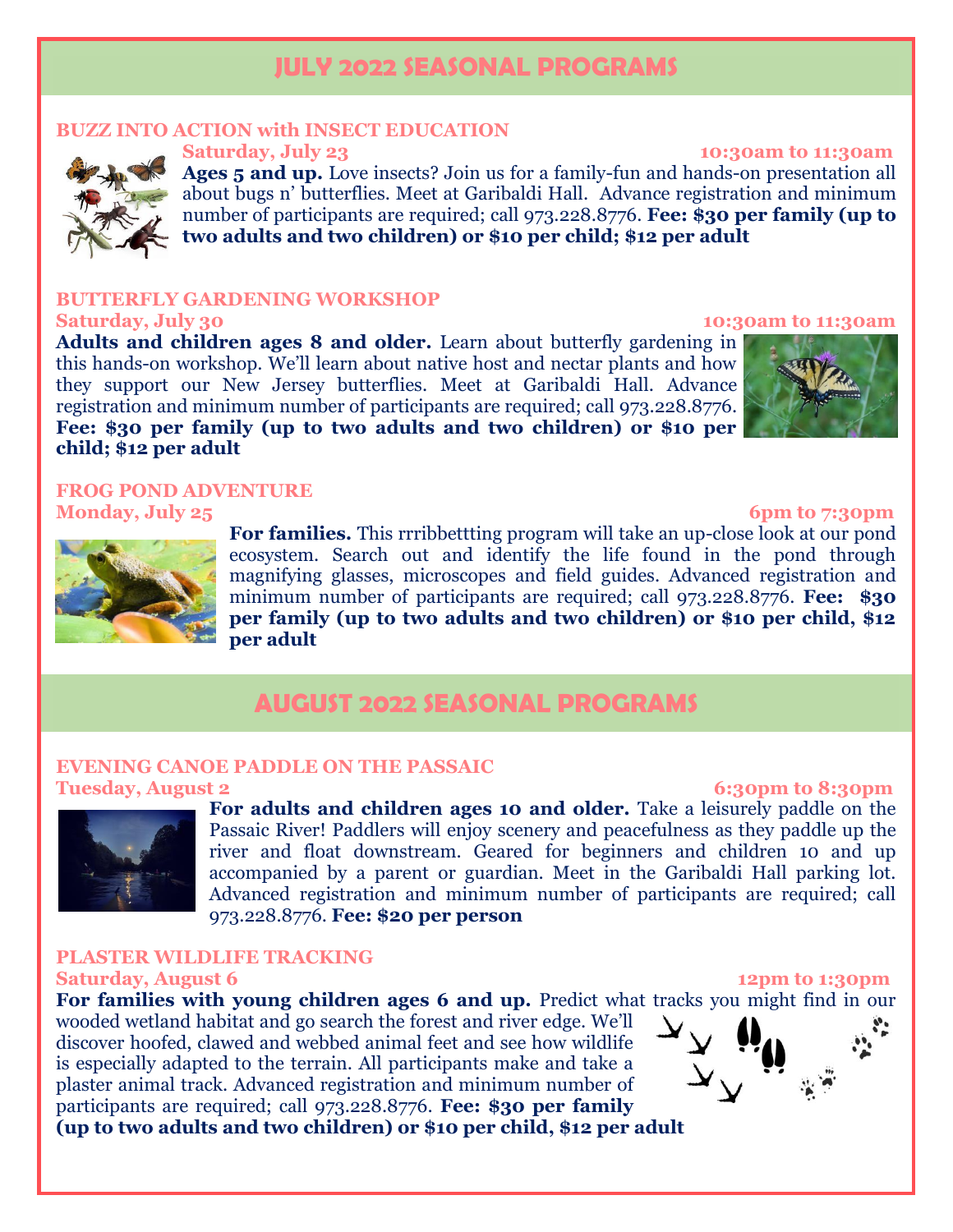# **AUGUST 2022 SEASONAL PROGRAMS**

#### **SATURDAY MORNING OUTDOOR YOGA—August 6 10am to 11am**

**Age 16 and older. All levels welcome.** Experience the joy of practicing yoga in the great outdoors on Essex County Environmental Center's deck. In this class, you will be guided through a sequence of movements designed to stretch and strengthen the body. Yoga postures will be linked to the breath in a continual flow, with attention paid to physical alignment. Dress comfortably and please bring your own mat. During inclement weather, class will be moved indoors. Advance registration, pre-payment and a minimum number of participants are required; call 973.228.8776. No refunds for missed classes; class CREDIT ONLY issued on a case-by-case basis. **Fee: \$15 class, \$10 for those 65 and older**

Yoga instructor Julia Lawlor received her RYT-250 yoga teaching certificate at Jaipure Yoga in Montclair in 2019. She has also had training in yoga for mental health, trauma and addiction, and has taught classes for women with breast cancer at Englewood Hospital and women in recovery at a drug rehab center in Newark. She is eager to share with others the benefits that she's enjoyed in the regular practice of yoga.

# **DINOSAUR DISCOVERY FAMILY FIELD TRIP**

**Wednesday, August 10 5:30pm to 7:30pm** 

**For families with young children ages 4 and up.** Meet at the end of Locust Avenue in Roseland and hike 1-mile total to explore this National Historic Landmark that is home to three-toed Grallator dinosaur tracks from the late Triassic age. Using clay, we'll make and take an impression of an existing track and leave the site undisturbed for future paleontological study. Advanced registration and minimum number of participants are required; call

973.228.8776. **Fee: \$12 per child, \$15 per adult**

### **BUZZFEST Saturday, August 13 10am, 11am, 12pm, or 1pm**

**For all ages.** Have you ever wondered how honey goes from hive to jar? Come join local beekeepers and see a real hive! You'll even get a sample taste. Learn about bees, their current challenges, and how we can help. Make-and-take bee

themed crafts and activity stations included. Advanced registration and minimum number of participants are required; call 973.228.8776. **Limited space per time slot; choose to book from one of four time slots. Fee: \$15 per participant (includes a take-away item per paid participant)**

# **FINDING BIGFOOT**

**Wednesday, August 17 5:30pm to 7pm**  For families with young children ages 5 and up. Let's have some forest fun and uncover the

mysteries of Bigfoot! Maybe he has been hiding in our environmental center habitat all along. Let's check the trail camera, examine fresh tracks and sign, look for sleeping nests, scratching posts and see what we can uncover on this genuine scientific field study. Advanced registration and minimum number of participants are required; call 973.228.8776. **Fee: \$30 per family (up to two adults and two children) or \$10 per child, \$12 per adult**







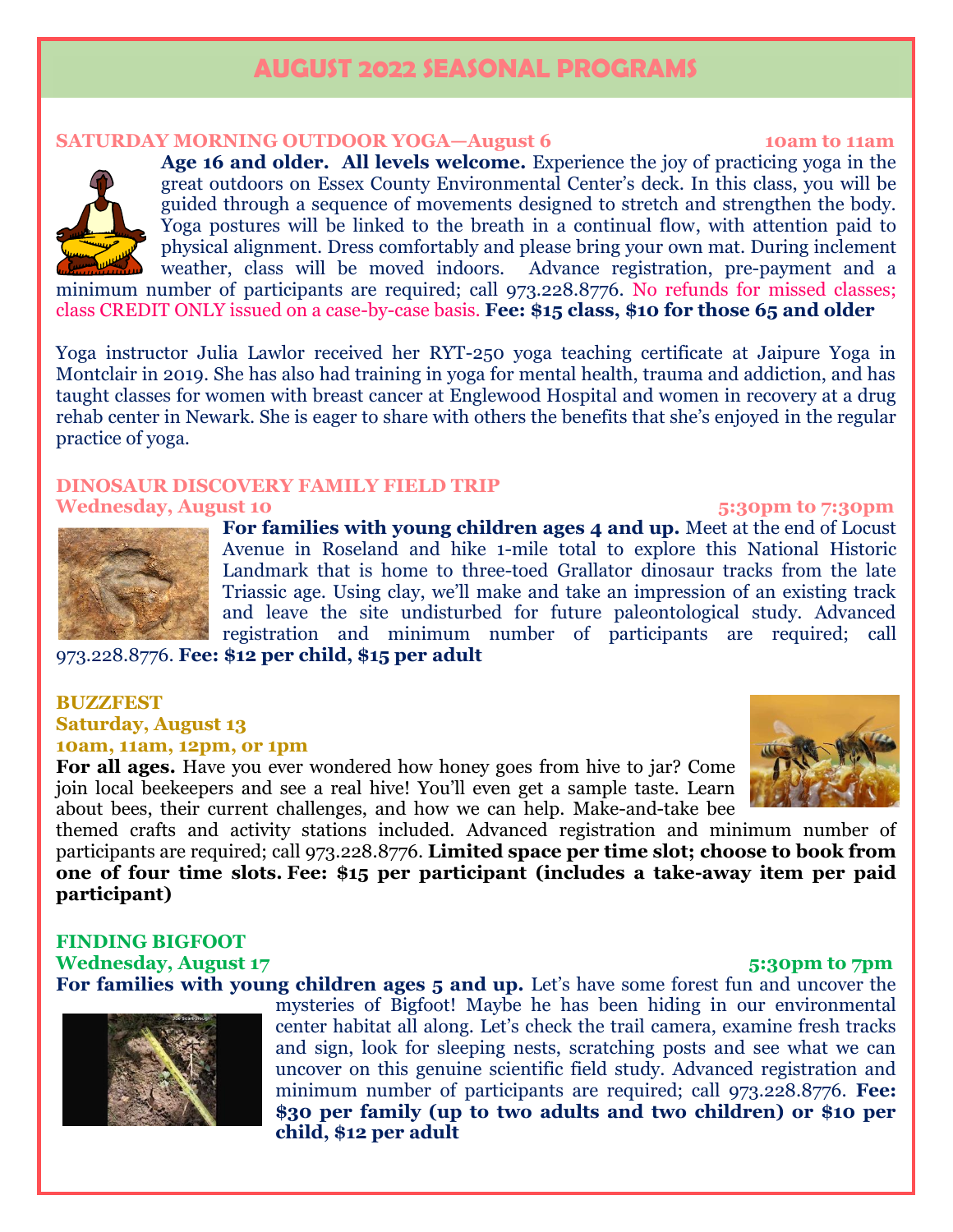# **AUGUST 2022 SEASONAL PROGRAMS**

# **BIKE RIGHT – LEARN TO RIDE**

**For children ages 5 and older.** Make learning to ride a bike easier for your child with TransOptions' Bike Right Learn to Ride class. Bike Right Learn to Ride will teach children the safe, easy and effective way to learn to ride. Using this "balance first" method, parents help get their children rolling while the child does most of the work. Participants learn the basics of balancing, starting, stopping, and steering a bike, as well as proper helmet fit and adjustment. Please bring a helmet and a bike (without training wheels) in good working order. In the event of rain, this program will not be rescheduled. Meet in Garibaldi Hall. Advanced registration and minimum number of participants are required; call 973.228.8776. **Fee: \$10 per child**

# **FOREST MUSHROOMS 101**

**Wednesday, August 31 5:30pm to 7pm** For families with young children ages 6 and up. Fascinated by fungi? Explore the local forest for gilled, pored, ridged and toothed mushrooms with naturalist David Alexander. We'll learn their anatomy and create whimsical, yet realistic air-dry clay replicas of what we find. **Fee: \$30 per family (up to two adults and two children) or \$10 per child, \$12 per adult**



# **LOOKING AHEAD**



**2022 ESSEX COUNTY PARKS PHOTOGRAPHY CONTEST Submissions are due by Wednesday, September 7,** so g*rab a camera and visit an Essex County Park!* Anyone with a camera is invited and encouraged to submit photos that capture a part of your visit to the County Park System. For rules and regulations, please contact the Essex County Environmental Center at 973.228.8776.

# **ANNOUNCEMENTS**

**ESSEX COUNTY ENVIRONMENTAL COMMISSION**—Meetings are held virtually the first Monday of each month at 6pm. Some dates may change. For an up to date listing of meeting dates or for more information, please contact Essex County Environmental Affairs Coordinator Tara M. Casella at 973.228.8776 or visit [https://www.essexcountyparks.org/facilities/environmental-center/partners.](https://www.essexcountyparks.org/facilities/environmental-center/partners)





**GARDENING**—Do you have garden-related questions? Contact Rutgers Cooperative Extension of Essex County and a Master Gardener will gladly assist you on their FREE helpline service. Helpline hours are Monday through Friday from 10am to 2pm. Call 973.228.2210 or e-mail [mastergardenerec@gmail.com.](mailto:mastergardenerec@gmail.com)

### **Saturday, August 20 10:30am to 12:30pm**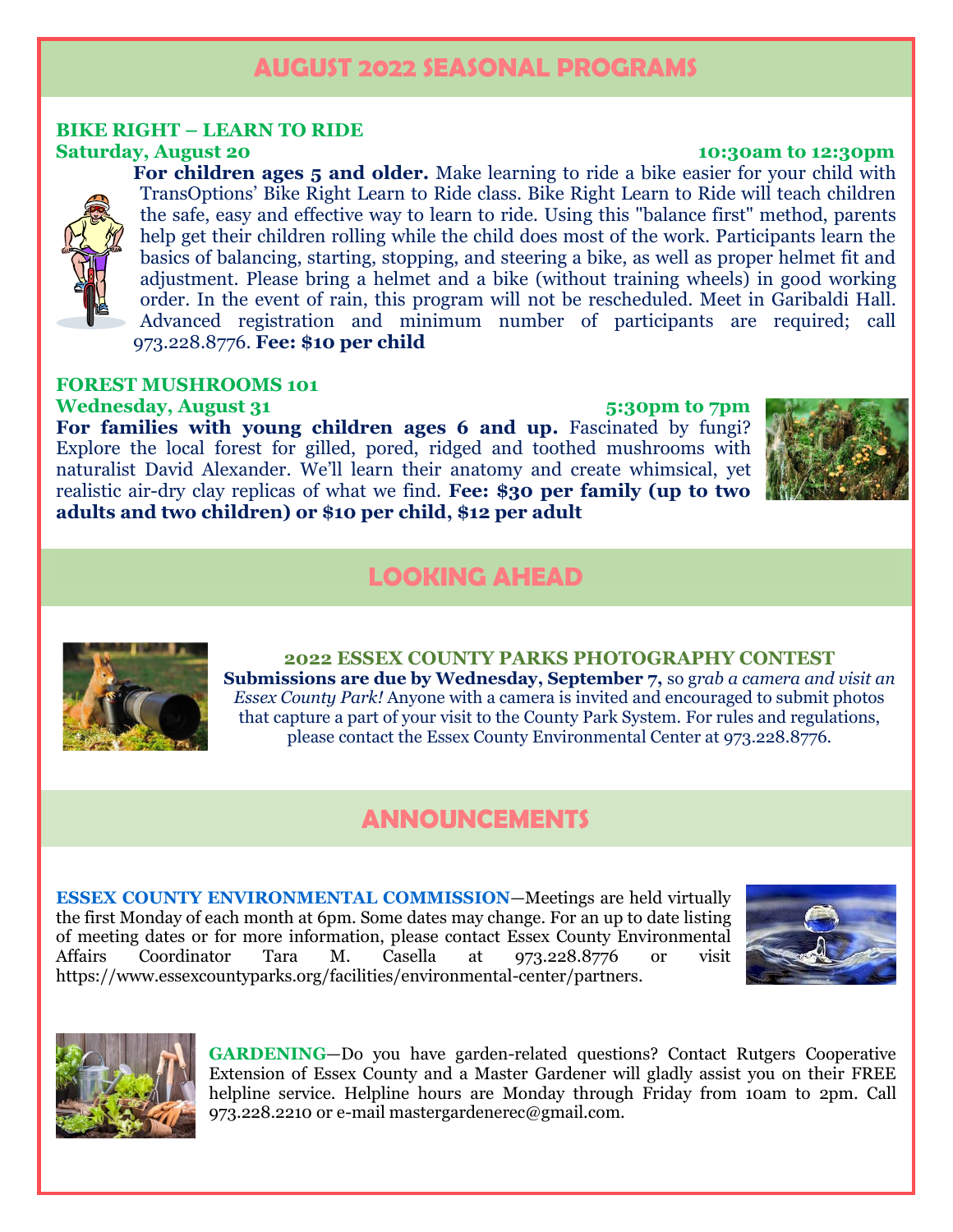# **OTHER OFFERINGS**



# **SUMMER LIBRARY OUTREACH PROGRAMS Oceans of Possibility**



*An Essex County Environmental Center Staff Naturalist will travel to your library!*

**Maximum of 20 participants per class. Program Length: 1-hour Fee: \$150 (includes materials fee) \$25 Travel fee for neighboring counties. FOR AGES 5 - 10 YEARS**

# **TOPICS: AMAZING WATER**/**WILD ABOUT WILDLIFE/PREDATORS AND PREY**

*Imagine Your Story™ is a trademark of the Collaborative Summer Library Program™*

**For information and to register, contact David Alexander at 973.228.8776 or [dalexander@parks.essexcountynj.org.](mailto:dalexander@parks.essexcountynj.org)**

# **EXTRA! EXTRA! Calling all Nature Enthusiasts….**



**Grades Pre-K through 7.** Youth Eco-Activity Boxes Available for Purchase! Looking for enrichment ideas? The Environmental Center educational staff has custom made boxes designed to excite and engage youth in nature exploration and active learning. The boxes are intended to keep children in pre-K through seventh grades excited and engaged in environmental science related outdoor activities. Box themes include: Spring Discovery, Butterfly Safari, Buzz Box (Bees), Flying Friends (Birds), Hop,

Walk & Slither, Junior Naturalist, Wilderness Skills and more! **Fee: \$40/Box**

**The boxes include crafts, projects, activities and outdoor fun opportunities!** *Boxes available for pick-up only at the Essex County Environmental Center Limited Availability! For more information, please call 973.228.8776.*

# **ESSEX COUNTY ENVIRONMENTAL CENTER PARTNER AGENCIES**

New Jersey Audubon Society (NJAS) – 908-396-7409

Essex County Beekeepers Society (ECBS) – John DeBenedett, [johndebenedett@yahoo.com](mailto:johndebenedett@yahoo.com)

West Essex Park Conservancy (WEPC) – Ron Pate, 973.669.8030

Rutgers Master Gardeners of Essex County (MGEC) – Jan Zientek, 973.228.3179

New Jersey Woodturners (NJW) – Bob Amarant, 908.442.4729

Essex County 4-H Youth Development Program (4-H) – Marissa Blodnik, 973.353.1337

Essex County Environmental Commission- Tara M Casella, 973-228-8776

# **ATTENTION:**

**If you are not already on our e-mail list and you would like to receive an electronic file of our brochure as well as other e-notices and alerts, please call the Center at 973.228.8776 or e-mai[l tcasella@parks.essexcountynj.org](mailto:tcasella@parks.essexcountynj.org) with an e-mail address.** 

**Thank you!**